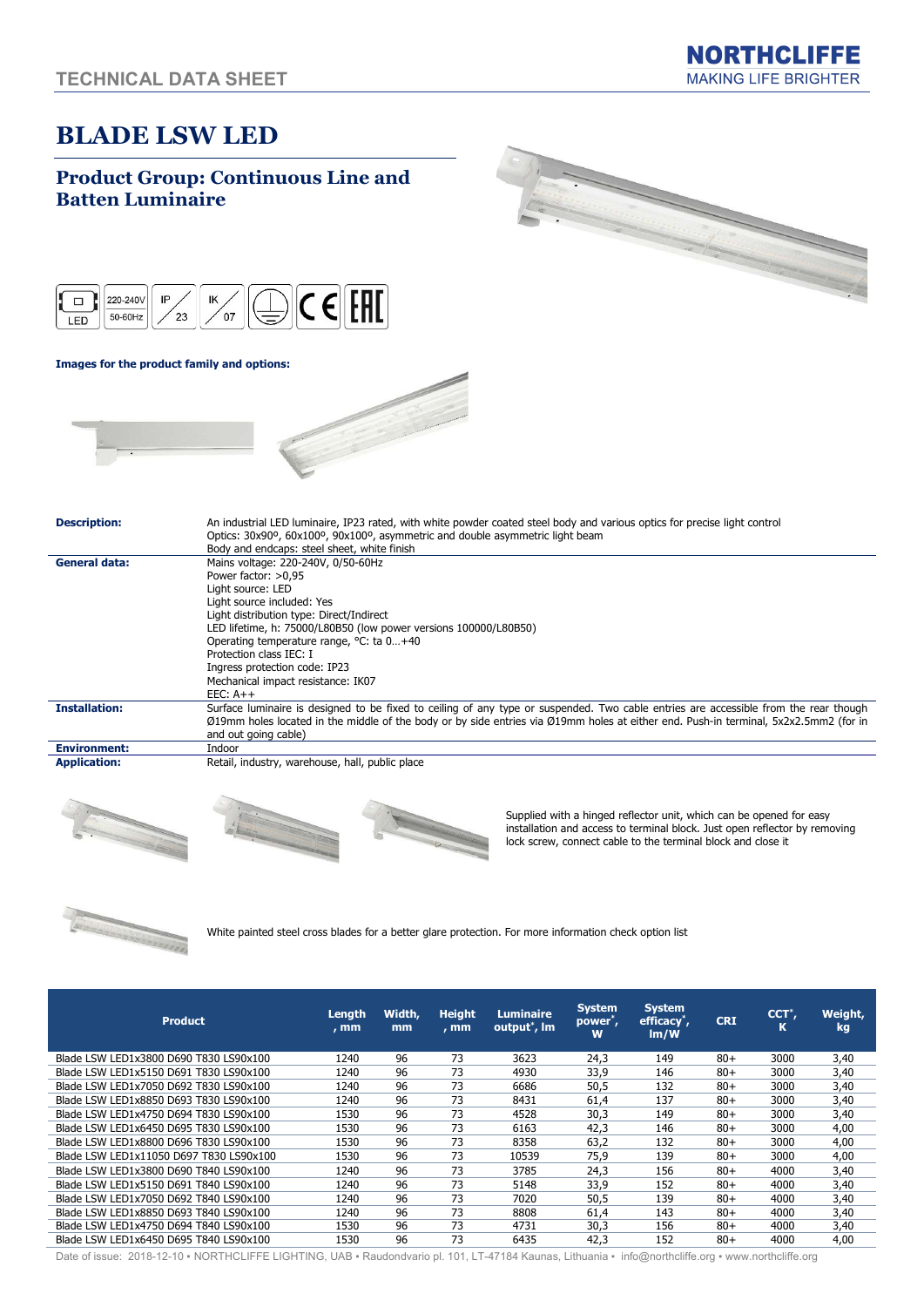## TECHNICAL DATA SHEET

# **NORTHCLIFFE**

**MAKING LIFE BRIGHTER** 

| Blade LSW LED1x8800 D696 T840 LS90x100      | 1530 | 96 | 73              | 8775  | 63,2 | 139 | $80+$  | 4000 | 4,00 |
|---------------------------------------------|------|----|-----------------|-------|------|-----|--------|------|------|
| Blade LSW LED1x11050 D697 T840 LS90x100     | 1530 | 96 | 73              | 11010 | 75.9 | 145 | $80+$  | 4000 | 4,00 |
|                                             |      |    |                 |       |      |     |        |      |      |
| Blade LSW LED1x3800 D690 T840 LS60x100      | 1240 | 96 | 73              | 3785  | 24,3 | 156 | $80+$  | 4000 | 3,40 |
| Blade LSW LED1x5150 D691 T840 LS60x100      | 1240 | 96 | 73              | 5148  | 33,9 | 152 | $80+$  | 4000 | 3,40 |
| Blade LSW LED1x7050 D692 T840 LS60x100      | 1240 | 96 | 73              | 7020  | 50,5 | 139 | $80 +$ | 4000 | 3,40 |
| Blade LSW LED1x8850 D693 T840 LS60x100      | 1240 | 96 | 73              | 8808  | 61,4 | 143 | $80 +$ | 4000 | 3,40 |
| Blade LSW LED1x4750 D694 T840 LS60x100      | 1530 | 96 | $\overline{73}$ | 4731  | 30,3 | 156 | $80 +$ | 4000 | 3,40 |
| Blade LSW LED1x6450 D695 T840 LS60x100      | 1530 | 96 | 73              | 6435  | 42,3 | 152 | $80 +$ | 4000 | 4,00 |
| Blade LSW LED1x8800 D696 T840 LS60x100      | 1530 | 96 | 73              | 8775  | 63,2 | 139 | $80 +$ | 4000 | 4,00 |
| Blade LSW LED1x11050 D697 T840 LS60x100     | 1530 | 96 | 73              | 11010 | 75,9 | 145 | $80+$  | 4000 | 4,00 |
|                                             |      |    |                 |       |      |     |        |      |      |
| Blade LSW LED1x3800 D690 T840 LS30x90       | 1240 | 96 | 73              | 3785  | 24,3 | 156 | $80+$  | 4000 | 3,40 |
| Blade LSW LED1x5150 D691 T840 LS30x90       | 1240 | 96 | 73              | 5148  | 33.9 | 152 | $80 +$ | 4000 | 3.40 |
| Blade LSW LED1x7050 D692 T840 LS30x90       | 1240 | 96 | $\overline{73}$ | 7020  | 50,5 | 139 | $80 +$ | 4000 | 3,40 |
| Blade LSW LED1x8850 D693 T840 LS30x90       | 1240 | 96 | 73              | 8808  | 61,4 | 143 | $80+$  | 4000 | 3,40 |
| Blade LSW LED1x4750 D694 T840 LS30x90       | 1530 | 96 | 73              | 4731  | 30,3 | 156 | $80 +$ | 4000 | 3,40 |
| Blade LSW LED1x6450 D695 T840 LS30x90       | 1530 | 96 | 73              | 6435  | 42,3 | 152 | $80+$  | 4000 | 4,00 |
| Blade LSW LED1x8800 D696 T840 LS30x90       | 1530 | 96 | $\overline{73}$ | 8775  | 63,2 | 139 | $80 +$ | 4000 | 4,00 |
| Blade LSW LED1x11050 D697 T840 LS30x90      | 1530 | 96 | 73              | 11010 | 75,9 | 145 | $80 +$ | 4000 | 4,00 |
|                                             |      |    |                 |       |      |     |        |      |      |
| Blade LSW LED1x3800 D690 T840 LS2A40        | 1240 | 96 | 73              | 3665  | 24,3 | 151 | $80+$  | 4000 | 3,40 |
| Blade LSW LED1x5150 D691 T840 LS2A40        | 1240 | 96 | 73              | 4986  | 33,9 | 147 | $80 +$ | 4000 | 3,40 |
| Blade LSW LED1x7050 D692 T840 LS2A40        | 1240 | 96 | $\overline{73}$ | 6799  | 50,5 | 135 | $80 +$ | 4000 | 3,40 |
| Blade LSW LED1x8850 D693 T840 LS2A40        | 1240 | 96 | 73              | 8530  | 61,4 | 139 | $80+$  | 4000 | 3,40 |
| Blade LSW LED1x4750 D694 T840 LS2A40        | 1530 | 96 | 73              | 4582  | 30,3 | 151 | $80 +$ | 4000 | 3,40 |
| Blade LSW LED1x6450 D695 T840 LS2A40        | 1530 | 96 | 73              | 6232  | 42,3 | 147 | $80 +$ | 4000 | 4,00 |
| Blade LSW LED1x8800 D696 T840 LS2A40        | 1530 | 96 | 73              | 8498  | 63,2 | 135 | $80+$  | 4000 | 4,00 |
| Blade LSW LED1x11050 D697 T840 LS2A40       | 1530 | 96 | 73              | 10663 | 75,9 | 140 | $80+$  | 4000 | 4,00 |
|                                             |      |    |                 |       |      |     |        |      |      |
| Blade LSW LED1x3800 D690 T840 LS1A18        | 1240 | 96 | 73              | 3586  | 24,3 | 148 | $80+$  | 4000 | 3,40 |
| Blade LSW LED1x5150 D691 T840 LS1A18        | 1240 | 96 | 73              | 4877  | 33,9 | 144 | $80+$  | 4000 | 3,40 |
| Blade LSW LED1x7050 D692 T840 LS1A18        | 1240 | 96 | $\overline{73}$ | 6651  | 50,5 | 132 | $80+$  | 4000 | 3,40 |
| Blade LSW LED1x8850 D693 T840 LS1A18        | 1240 | 96 | 73              | 8345  | 61,4 | 136 | $80+$  | 4000 | 3,40 |
| Blade LSW LED1x4750 D694 T840 LS1A18        | 1530 | 96 | 73              | 4482  | 30,3 | 148 | $80+$  | 4000 | 3,40 |
| Blade LSW LED1x6450 D695 T840 LS1A18        | 1530 | 96 | $\overline{73}$ | 6097  | 42,3 | 144 | $80+$  | 4000 | 4,00 |
| Blade LSW LED1x8800 D696 T840 LS1A18        | 1530 | 96 | 73              | 8313  | 63,2 | 132 | $80+$  | 4000 | 4,00 |
| Blade LSW LED1x11050 D697 T840 LS1A18       | 1530 | 96 | 73              | 10431 | 75,9 | 137 | $80+$  | 4000 | 4,00 |
|                                             |      |    |                 |       |      |     |        |      |      |
| Blade LSW LED1x3800 D690 T840 LS90x100 WRF  | 1240 | 96 | 73              | 3506  | 24,3 | 144 | $80+$  | 4000 | 3,40 |
| Blade LSW LED1x5150 D691 T840 LS90x100 WRF  | 1240 | 96 | 73              | 4769  | 33,9 | 141 | $80+$  | 4000 | 3,40 |
| Blade LSW LED1x7050 D692 T840 LS90x100 WRF  | 1240 | 96 | 73              | 6503  | 50,5 | 129 | $80 +$ | 4000 | 3,40 |
| Blade LSW LED1x8850 D693 T840 LS90x100 WRF  | 1240 | 96 | $\overline{73}$ | 8159  | 61,4 | 133 | $80 +$ | 4000 | 3,40 |
| Blade LSW LED1x4750 D694 T840 LS90x100 WRF  | 1530 | 96 | 73              | 4382  | 30,3 | 144 | $80+$  | 4000 | 3,40 |
| Blade LSW LED1x6450 D695 T840 LS90x100 WRF  | 1530 | 96 | 73              | 5961  | 42,3 | 141 | $80 +$ | 4000 | 4,00 |
| Blade LSW LED1x8800 D696 T840 LS90x100 WRF  | 1530 | 96 | 73              | 8129  | 63,2 | 129 | $80 +$ | 4000 | 4,00 |
| Blade LSW LED1x11050 D697 T840 LS90x100 WRF | 1530 | 96 | 73              | 10199 | 75,9 | 134 | $80+$  | 4000 | 4,00 |
|                                             |      |    |                 |       |      |     |        |      |      |

\* tolerance range for optical and electrical data: ±10%. Values apply to an ambient temperature of 25°C

PREMIUM RANGE AVAILABLE ON REQUEST (SUBJECT TO MINIMUM ORDER QUANTITY)

| <b>Product</b>                          | Length<br>$, \,mm$ | Width,<br>mm | <b>Height</b><br>$, \,mm$ | <b>Luminaire</b><br>output <sup>*</sup> , Im | <b>System</b><br>power <sup>*</sup> ,<br>W | <b>System</b><br>efficacy <sup>*</sup> ,<br>Im/W | <b>CRI</b> | CCT <sup>*</sup> ,<br>κ | Weight,<br>kg |
|-----------------------------------------|--------------------|--------------|---------------------------|----------------------------------------------|--------------------------------------------|--------------------------------------------------|------------|-------------------------|---------------|
| Blade LSW LED1x4050 G033 T830 LS90x100  | 1240               | 96           | 73                        | 3839                                         | 24,3                                       | 158                                              | $80+$      | 3000                    | 3,40          |
| Blade LSW LED1x5450 G034 T830 LS90x100  | 1240               | 96           | 73                        | 5224                                         | 33,9                                       | 154                                              | $80+$      | 3000                    | 3,40          |
| Blade LSW LED1x7400 G035 T830 LS90x100  | 1240               | 96           | 73                        | 7085                                         | 50,2                                       | 141                                              | $80+$      | 3000                    | 3,40          |
| Blade LSW LED1x9350 G036 T830 LS90x100  | 1240               | 96           | 73                        | 8934                                         | 61,4                                       | 146                                              | $80+$      | 3000                    | 3,40          |
| Blade LSW LED1x5050 G037 T830 LS90x100  | 1530               | 96           | 73                        | 4799                                         | 30.3                                       | 158                                              | $80+$      | 3000                    | 3,40          |
| Blade LSW LED1x6850 G038 T830 LS90x100  | 1530               | 96           | 73                        | 6531                                         | 42,3                                       | 154                                              | $80+$      | 3000                    | 4,00          |
| Blade LSW LED1x9250 G039 T830 LS90x100  | 1530               | 96           | 73                        | 8857                                         | 62,7                                       | 141                                              | $80+$      | 3000                    | 4,00          |
| Blade LSW LED1x11650 G040 T830 LS90x100 | 1530               | 96           | 73                        | 11168                                        | 75,9                                       | 147                                              | $80+$      | 3000                    | 4,00          |
| Blade LSW LED1x4050 G033 T840 LS90x100  | 1240               | 96           | 73                        | 4001                                         | 24.3                                       | 165                                              | $80+$      | 4000                    | 3,40          |
| Blade LSW LED1x5450 G034 T840 LS90x100  | 1240               | 96           | 73                        | 5445                                         | 33,9                                       | 161                                              | $80+$      | 4000                    | 3,40          |
| Blade LSW LED1x7400 G035 T840 LS90x100  | 1240               | 96           | 73                        | 7384                                         | 50,2                                       | 147                                              | $80+$      | 4000                    | 3,40          |
| Blade LSW LED1x9350 G036 T840 LS90x100  | 1240               | 96           | 73                        | 9312                                         | 61,4                                       | 152                                              | $80+$      | 4000                    | 3,40          |
| Blade LSW LED1x5050 G037 T840 LS90x100  | 1530               | 96           | 73                        | 5001                                         | 30,3                                       | 165                                              | $80+$      | 4000                    | 3,40          |
| Blade LSW LED1x6850 G038 T840 LS90x100  | 1530               | 96           | 73                        | 6806                                         | 42,3                                       | 161                                              | $80+$      | 4000                    | 4,00          |
| Blade LSW LED1x9250 G039 T840 LS90x100  | 1530               | 96           | 73                        | 9231                                         | 62.7                                       | 147                                              | $80+$      | 4000                    | 4,00          |
| Blade LSW LED1x11650 G040 T840 LS90x100 | 1530               | 96           | 73                        | 11640                                        | 75,9                                       | 153                                              | $80+$      | 4000                    | 4,00          |
|                                         |                    |              |                           |                                              |                                            |                                                  |            |                         |               |
| Blade LSW LED1x4050 G033 T840 LS60x100  | 1240               | 96           | 73                        | 4001                                         | 24,3                                       | 165                                              | $80+$      | 4000                    | 3,40          |
| Blade LSW LED1x5450 G034 T840 LS60x100  | 1240               | 96           | 73                        | 5445                                         | 33,9                                       | 161                                              | $80+$      | 4000                    | 3,40          |
| Blade LSW LED1x7400 G035 T840 LS60x100  | 1240               | 96           | 73                        | 7384                                         | 50.2                                       | 147                                              | $80+$      | 4000                    | 3,40          |
| Blade LSW LED1x9350 G036 T840 LS60x100  | 1240               | 96           | 73                        | 9312                                         | 61,4                                       | 152                                              | $80+$      | 4000                    | 3,40          |
| Blade LSW LED1x5050 G037 T840 LS60x100  | 1530               | 96           | 73                        | 5001                                         | 30.3                                       | 165                                              | $80+$      | 4000                    | 3,40          |
| Blade LSW LED1x6850 G038 T840 LS60x100  | 1530               | 96           | 73                        | 6806                                         | 42.3                                       | 161                                              | $80+$      | 4000                    | 4,00          |
| Blade LSW LED1x9250 G039 T840 LS60x100  | 1530               | 96           | 73                        | 9231                                         | 62,7                                       | 147                                              | $80+$      | 4000                    | 4,00          |
| Blade LSW LED1x11650 G040 T840 LS60x100 | 1530               | 96           | 73                        | 11640                                        | 75,9                                       | 153                                              | $80+$      | 4000                    | 4,00          |
|                                         |                    |              |                           |                                              |                                            |                                                  |            |                         |               |
| Blade LSW LED1x4050 G033 T840 LS30x90   | 1240               | 96           | 73                        | 4001                                         | 24,3                                       | 165                                              | $80+$      | 4000                    | 3,40          |
| Blade LSW LED1x5450 G034 T840 LS30x90   | 1240               | 96           | 73                        | 5445                                         | 33,9                                       | 161                                              | $80+$      | 4000                    | 3,40          |

Date of issue: 2018-12-10 · NORTHCLIFFE LIGHTING, UAB · Raudondvario pl. 101, LT-47184 Kaunas, Lithuania · info@northcliffe.org · www.northcliffe.org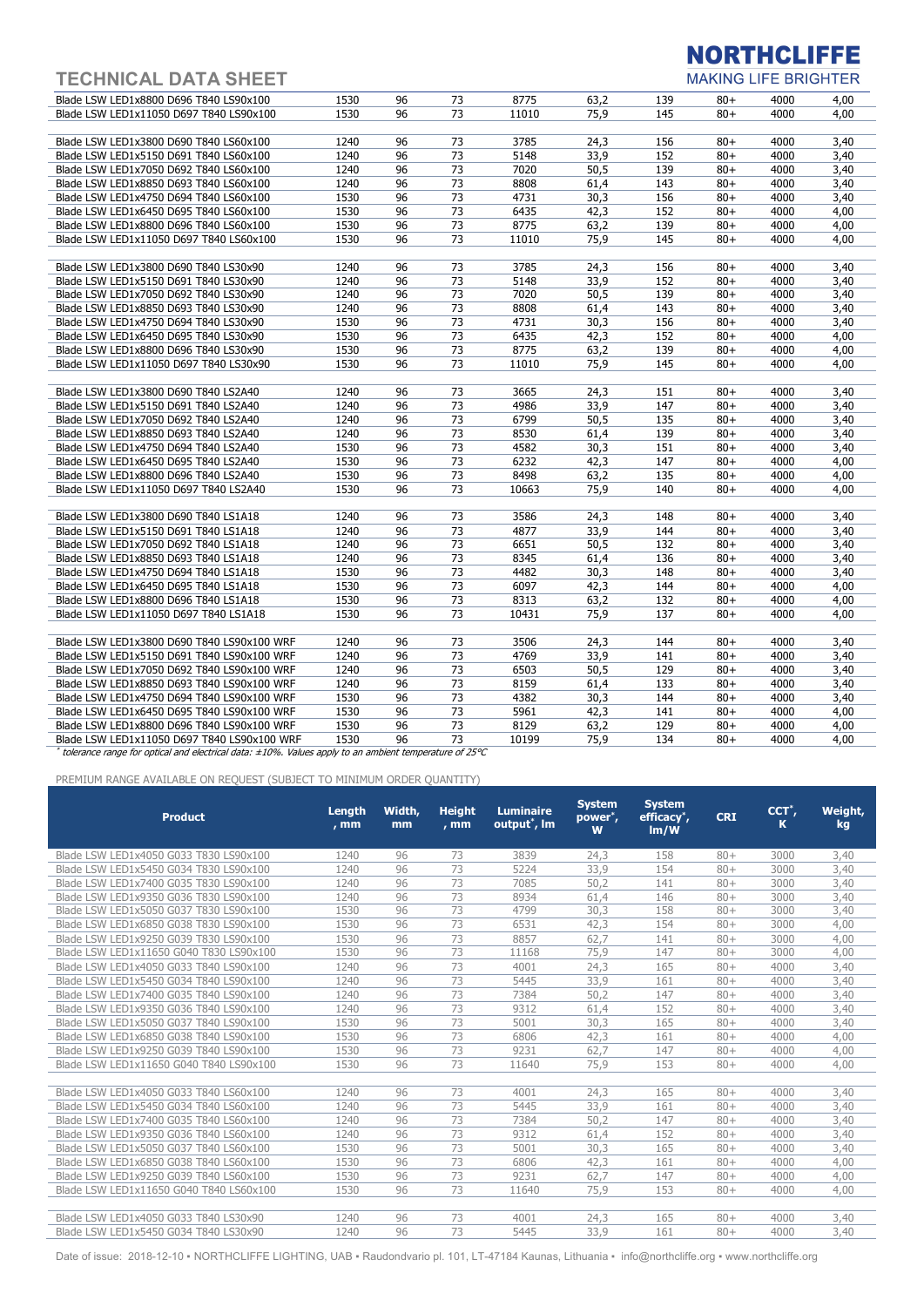# TECHNICAL DATA SHEET

### **NORTHCLIFFE MAKING LIFE BRIGHTER**

| Blade LSW LED1x7400 G035 T840 LS30x90                                                                        | 1240 | 96 | 73 | 7384  | 50,2 | 147 | $80+$ | 4000 | 3,40 |
|--------------------------------------------------------------------------------------------------------------|------|----|----|-------|------|-----|-------|------|------|
| Blade LSW LED1x9350 G036 T840 LS30x90                                                                        | 1240 | 96 | 73 | 9312  | 61.4 | 152 | $80+$ | 4000 | 3,40 |
| Blade LSW LED1x5050 G037 T840 LS30x90                                                                        | 1530 | 96 | 73 | 5001  | 30,3 | 165 | $80+$ | 4000 | 3,40 |
| Blade LSW LED1x6850 G038 T840 LS30x90                                                                        | 1530 | 96 | 73 | 6806  | 42,3 | 161 | $80+$ | 4000 | 4,00 |
| Blade LSW LED1x9250 G039 T840 LS30x90                                                                        | 1530 | 96 | 73 | 9231  | 62.7 | 147 | $80+$ | 4000 | 4,00 |
| Blade LSW LED1x11650 G040 T840 LS30x90                                                                       | 1530 | 96 | 73 | 11640 | 75.9 | 153 | $80+$ | 4000 | 4,00 |
|                                                                                                              |      |    |    |       |      |     |       |      |      |
| Blade LSW LED1x4050 G033 T840 LS2A40                                                                         | 1240 | 96 | 73 | 3875  | 24.3 | 160 | $80+$ | 4000 | 3,40 |
| Blade LSW LED1x5450 G034 T840 LS2A40                                                                         | 1240 | 96 | 73 | 5273  | 33,9 | 156 | $80+$ | 4000 | 3,40 |
| Blade LSW LED1x7400 G035 T840 LS2A40                                                                         | 1240 | 96 | 73 | 7151  | 50,2 | 143 | $80+$ | 4000 | 3,40 |
| Blade LSW LED1x9350 G036 T840 LS2A40                                                                         | 1240 | 96 | 73 | 9018  | 61.4 | 147 | $80+$ | 4000 | 3,40 |
| Blade LSW LED1x5050 G037 T840 LS2A40                                                                         | 1530 | 96 | 73 | 4843  | 30,3 | 160 | $80+$ | 4000 | 3,40 |
| Blade LSW LED1x6850 G038 T840 LS2A40                                                                         | 1530 | 96 | 73 | 6591  | 42,3 | 156 | $80+$ | 4000 | 4,00 |
| Blade LSW LED1x9250 G039 T840 LS2A40                                                                         | 1530 | 96 | 73 | 8939  | 62.7 | 143 | $80+$ | 4000 | 4,00 |
| Blade LSW LED1x11650 G040 T840 LS2A40                                                                        | 1530 | 96 | 73 | 11272 | 75,9 | 148 | $80+$ | 4000 | 4,00 |
|                                                                                                              |      |    |    |       |      |     |       |      |      |
| Blade LSW LED1x4050 G033 T840 LS1A18                                                                         | 1240 | 96 | 73 | 3791  | 24.3 | 156 | $80+$ | 4000 | 3,40 |
| Blade LSW LED1x5450 G034 T840 LS1A18                                                                         | 1240 | 96 | 73 | 5158  | 33,9 | 152 | $80+$ | 4000 | 3,40 |
| Blade LSW LED1x7400 G035 T840 LS1A18                                                                         | 1240 | 96 | 73 | 6996  | 50,2 | 139 | $80+$ | 4000 | 3,40 |
| Blade LSW LED1x9350 G036 T840 LS1A18                                                                         | 1240 | 96 | 73 | 8822  | 61.4 | 144 | $80+$ | 4000 | 3,40 |
| Blade LSW LED1x5050 G037 T840 LS1A18                                                                         | 1530 | 96 | 73 | 4738  | 30,3 | 156 | $80+$ | 4000 | 3,40 |
| Blade LSW LED1x6850 G038 T840 LS1A18                                                                         | 1530 | 96 | 73 | 6448  | 42,3 | 152 | $80+$ | 4000 | 4,00 |
| Blade LSW LED1x9250 G039 T840 LS1A18                                                                         | 1530 | 96 | 73 | 8745  | 62.7 | 139 | $80+$ | 4000 | 4,00 |
| Blade LSW LED1x11650 G040 T840 LS1A18                                                                        | 1530 | 96 | 73 | 11027 | 75,9 | 145 | $80+$ | 4000 | 4,00 |
|                                                                                                              |      |    |    |       |      |     |       |      |      |
| Blade LSW LED1x4050 G033 T840 LS90x100 WRF                                                                   | 1240 | 96 | 73 | 3706  | 24.3 | 153 | $80+$ | 4000 | 3,40 |
| Blade LSW LED1x5450 G034 T840 LS90x100 WRF                                                                   | 1240 | 96 | 73 | 5044  | 33,9 | 149 | $80+$ | 4000 | 3,40 |
| Blade LSW LED1x7400 G035 T840 LS90x100 WRF                                                                   | 1240 | 96 | 73 | 6840  | 50,2 | 136 | $80+$ | 4000 | 3,40 |
| Blade LSW LED1x9350 G036 T840 LS90x100 WRF                                                                   | 1240 | 96 | 73 | 8626  | 61.4 | 140 | $80+$ | 4000 | 3,40 |
| Blade LSW LED1x5050 G037 T840 LS90x100 WRF                                                                   | 1530 | 96 | 73 | 4633  | 30,3 | 153 | $80+$ | 4000 | 3,40 |
| Blade LSW LED1x6850 G038 T840 LS90x100 WRF                                                                   | 1530 | 96 | 73 | 6305  | 42,3 | 149 | $80+$ | 4000 | 4,00 |
| Blade LSW LED1x9250 G039 T840 LS90x100 WRF                                                                   | 1530 | 96 | 73 | 8550  | 62,7 | 136 | $80+$ | 4000 | 4,00 |
| Blade LSW LED1x11650 G040 T840 LS90x100 WRF                                                                  | 1530 | 96 | 73 | 10782 | 75,9 | 142 | $80+$ | 4000 | 4,00 |
| tolerance range for optical and electrical data: $\pm 10\%$ . Values apply to an ambient temperature of 25°C |      |    |    |       |      |     |       |      |      |

#### Available options:

| Available Optiblis.                         |                                                                                                                                             |
|---------------------------------------------|---------------------------------------------------------------------------------------------------------------------------------------------|
| LS30x90                                     | Optics with 30x90° beam angle                                                                                                               |
| LS60x100                                    | Optics with 60x100° beam angle                                                                                                              |
| LS90x100                                    | Optics with 90x100° beam angle                                                                                                              |
| <b>LS1A18</b>                               | Optics with asymmetric beam                                                                                                                 |
| <b>LS2A40</b>                               | Optics with double asymmetric beam                                                                                                          |
| <b>WRF</b>                                  | Reflector with white steel cross blades for a better glare protection                                                                       |
| <b>SDIM</b>                                 | Driver with switch-control dimming                                                                                                          |
| DALI                                        | Driver with DALI interface                                                                                                                  |
| <b>HBEAIR</b>                               | Integrated smart sensor for high ceiling (up to 16m) and driver with wireless communication and grouping possibilities for lighting control |
| <b>COR</b>                                  | Driver with Corridor function (never off)                                                                                                   |
| COR1min                                     | Driver with Corridor function 1min (switch off after 1 min)                                                                                 |
| COR30min                                    | Driver with Corridor function 30min (switch off after 30 min)                                                                               |
| HBPIR7m                                     | Integrated PIR sensor for high ceiling (up to 7 meters) with on-off control                                                                 |
| HBPIR12m                                    | Integrated PIR sensor for high ceiling (up to 12 meters) with on-off control                                                                |
| HBPIR15m                                    | Integrated PIR sensor for high ceiling (up to 15 meters) with on-off control                                                                |
| EMG                                         | Emergency version 1 hour                                                                                                                    |
| <b>EMGB</b>                                 | Emergency version 1 hour (best available technology)                                                                                        |
| EM3                                         | Emergency version 3 hours                                                                                                                   |
| EM3B                                        | Emergency version 3 hours (best available technology)                                                                                       |
| EM3A                                        | Emergency version equipped with an autonomous testing system, 3 hours                                                                       |
| EM3D                                        | Emergency version 3 hours with DALI interface                                                                                               |
| 5TB                                         | 5-pole terminal block in middle of luminaire for easy through wiring                                                                        |
| * note - 5TB option is included as standard |                                                                                                                                             |
| L1                                          | Driver connected to L1 line                                                                                                                 |
| L <sub>2</sub>                              | Driver connected to L2 line                                                                                                                 |
| L3                                          | Driver connected to L3 line                                                                                                                 |
| 1G                                          | Strain relief for power supply cable                                                                                                        |
| 2G                                          | Strain relief for power supply cable, 2pcs                                                                                                  |
| WIE3                                        | 3-pole "Wieland - gesis classic" type or compatible connector                                                                               |
| WIE5                                        | 5-pole "Wieland - gesis classic" type or compatible connector                                                                               |
| WIE5D                                       | 5-pole DALI "Wieland - gesis classic" type or compatible connector                                                                          |
| 2WIE3                                       | Two 3-pole "Wieland - gesis classic" type or compatible connectors. Through wired, 3x1.5mm2.                                                |
| 2WIE5                                       | Two 5-pole "Wieland - gesis classic" type or compatible connectors. Through wired, 5x1.5mm2                                                 |
| 2WIE5D                                      | Two 5-pole DALI "Wieland - gesis classic" type or compatible connectors. Through wired, 3x1.5mm2 + 2x0.5mm2 (DALI).                         |
|                                             | * note - please specify one of L1, L2, L3 option for WIE5 and 2WIE5 options                                                                 |
| T830                                        | Colour temperature 3000K, CRI 80+                                                                                                           |
| T840                                        | Colour temperature 4000K, CRI 80+                                                                                                           |
|                                             |                                                                                                                                             |



Date of issue: 2018-12-10 · NORTHCLIFFE LIGHTING, UAB · Raudondvario pl. 101, LT-47184 Kaunas, Lithuania · info@northcliffe.org · www.northcliffe.org